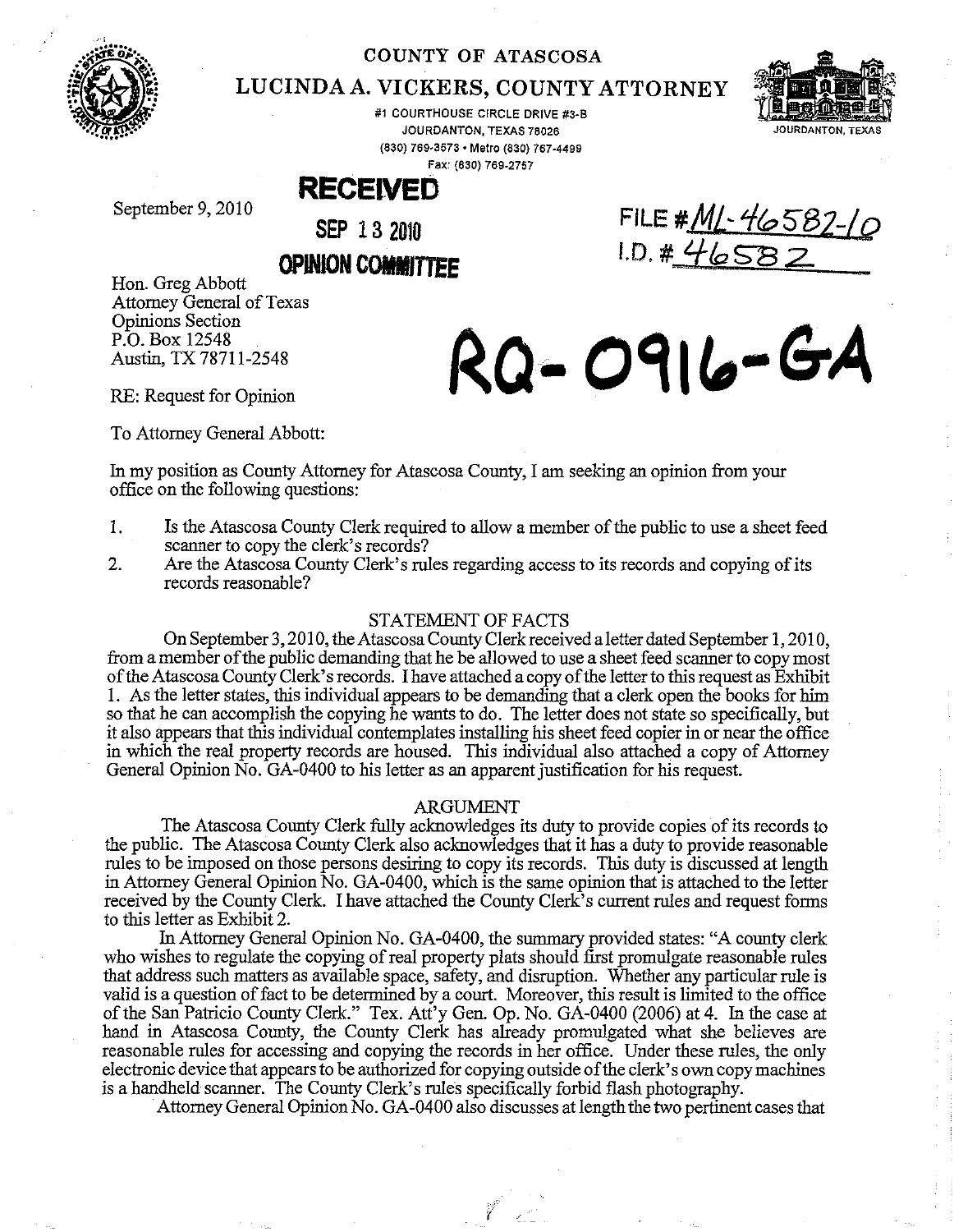have addressed a county clerk's rights and responsibilities, *Tarrant County* v. *Rattikin Title Co., 199*  S.W.2d 269 (Tex. Civ. App. - Fort Worth 1947, no writ) and *The Permian Report* v. *Lacy, 817*  S.W.2d 175 (Tex. App. - El Paso 1991, writ denied). *Rattikin* stood for the proposition that there should be free and unhampered access to the county clerk's records subject to reasonable regulations to protect records and minimize interference. In *Permian,* the county clerk had promulgated certain rules to protect records and minimize interference while granting access to those records to the public; the appellate court upheld the reasonableness of some of the clerk's rules but stated that three of the rules were not reasonable. The court held that it was not reasonable to make the party requesting the copies reimburse the clerk for the supervision of the copying, that it was not reasonable to require the requesting party to put up an indemnity bond to insure the protection of the clerk's records, and that it was not reasonable to require the party making the copies to allow the clerk to copy at cost the microfilm processed by the applicant for availability to the public.

Of course, it goes without saying that what is reasonable to one party may not appear to be reasonable to another party. The Atascosa County Clerk has limited space available for those persons who wish to have access to the county records. The installation and use of a sheet feed scanner will take up a significant amount of the available space and will leave that much less space for the rest of the public to inspect or copy those records. Because of the duty that the County Clerk has to protect the records so that they will continue to be available to the public, a clerk will have to continuously supervise the copying process. That clerk will have to pull the records one by one, open each book so that each page can be removed and scanned, and then reinsert each page and close each book. This would cause an unreasonable disruption of the business operations of the Clerk's office because then that deputy clerk would not be able to complete his or her regular duties during the extended time period it would take to complete the copying process. In addition, as stated in Attorney General Opinion No. GA -0400, "(m)ost significantly, *Permian Report* strongiyimplies that the clerk should promulgate written rules that will be imposed *equally* (italics mine) on all those who wish to copy real property records, including plats." Tex. Att<sup>3</sup>y Gen. Op. No. GA-0400 (2006) at 3. Therefore, if the Atascosa County Clerk allows one individual to install and use a sheet feed scanner, then the clerk will be required to allow other individuals to install and use sheet feed scanners and other similar devices. If there is not space available to install one such scanner and there are not enough personnel to supervise one such process, then certainly there will not be enough space or personnel available for five, ten or fifty such scanners. And certainly the installation of numerous devices could conceivably overload the electrical outlets that currently exist in the available space.

#### **CONCLUSION**

Based on the statement of facts and the arguments outlined above, I submit that the Atascosa County Clerk has promulgated reasonable rules to both protect the county records and to make them available to the public for inspection and copying. I further submit that these rules prohibit the use by a member of the public of a sheet feed scanner. I respectfully request that you issue an opinion regarding the questions listed above.<br>
Sincerely,<br>
LUCINDA A. VICKERS regarding the questions listed above.

Sincerely,

Atascosa County Attorney

cp/LAV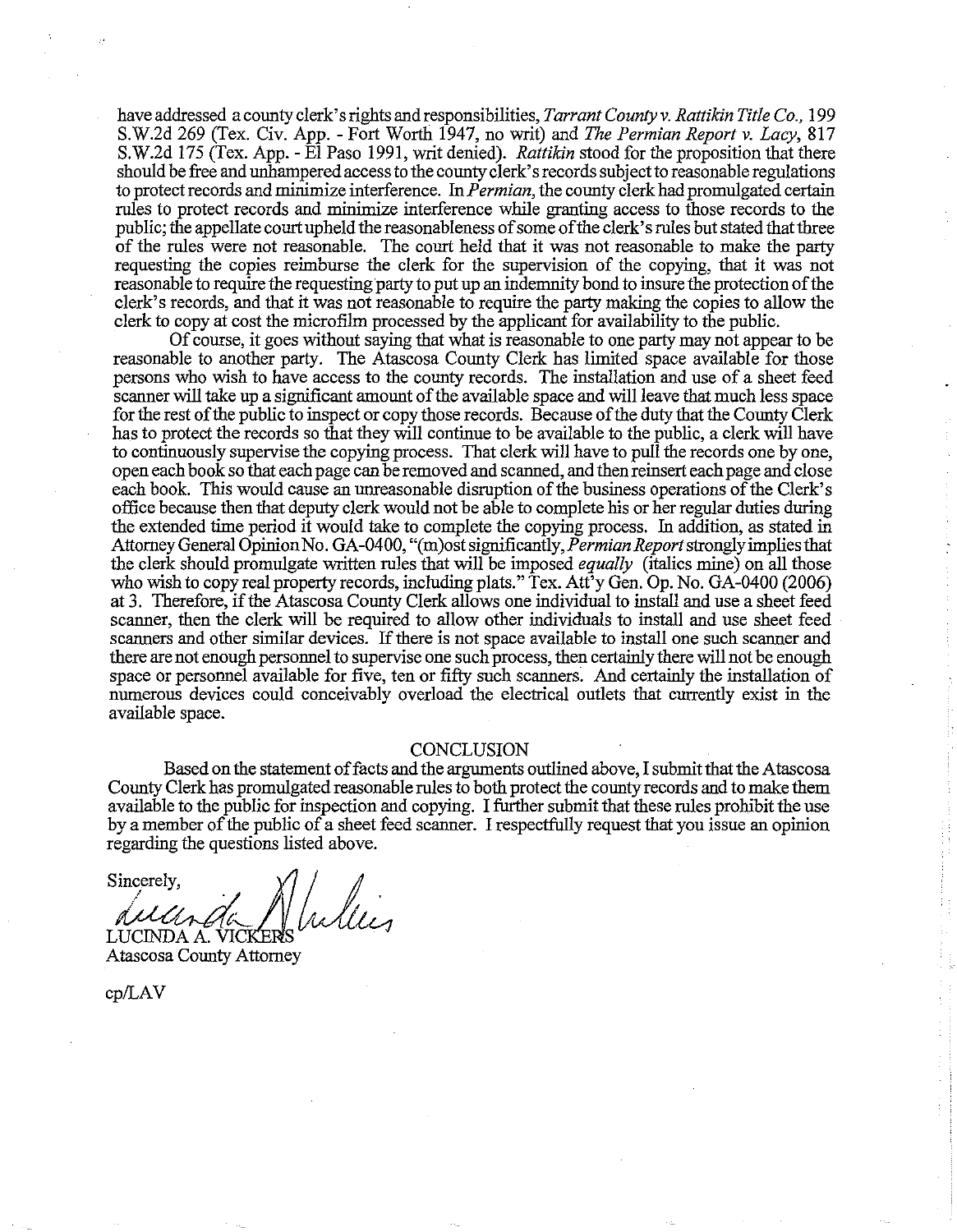**SYSTEMS** 

**Center** 

78502-5839

INFORMATION **Information** 



(800) 522-0139

GEOGRAPHIC Geographic PO *Box* 5839 **McAllen, Texas** 

September 1, 2010

THE HONORABLE DIANE GONZALES ATASCOSA COUNTY CLERK 1 COURTHOUSE CIRCLE DR #102 JOURDANTON, TEXAS 78026-3446

Your Honor:

This is an Open Records Request. According to the county clerk's obligations under the Texas Public Information Act, I am requesting to copy the following records:

> Official Public Records Oil & Gas Lease Records Maps Records Deed Records Deed of Trust Records

Enclosed is a copy of a legal opinion, GA-0400, by Greg Abbott, Texas Attorney General. I will use a Fujitsu 6670 sheet feed scanner. Books will need to be opened. If you refuse to allow access to your books for copying public records in your office, a complaint with be filed with the Attorney General's Office.

Please respond within ten days by postal mail.

Sincerely yours,

Keith Houseman 1-800-522-0139

FILED FOR RECORD

Pacific was con-

kah Enc: Texas Attorney General opinion GA-0400 **2010 SEP -3 AM 9: 38** 

> **DIANE GONZALES ATASCOSA COUNTY** CLERK <u>Welse DEPLITY</u>

GEOGRAPHIC INFORMATION SYSTEMS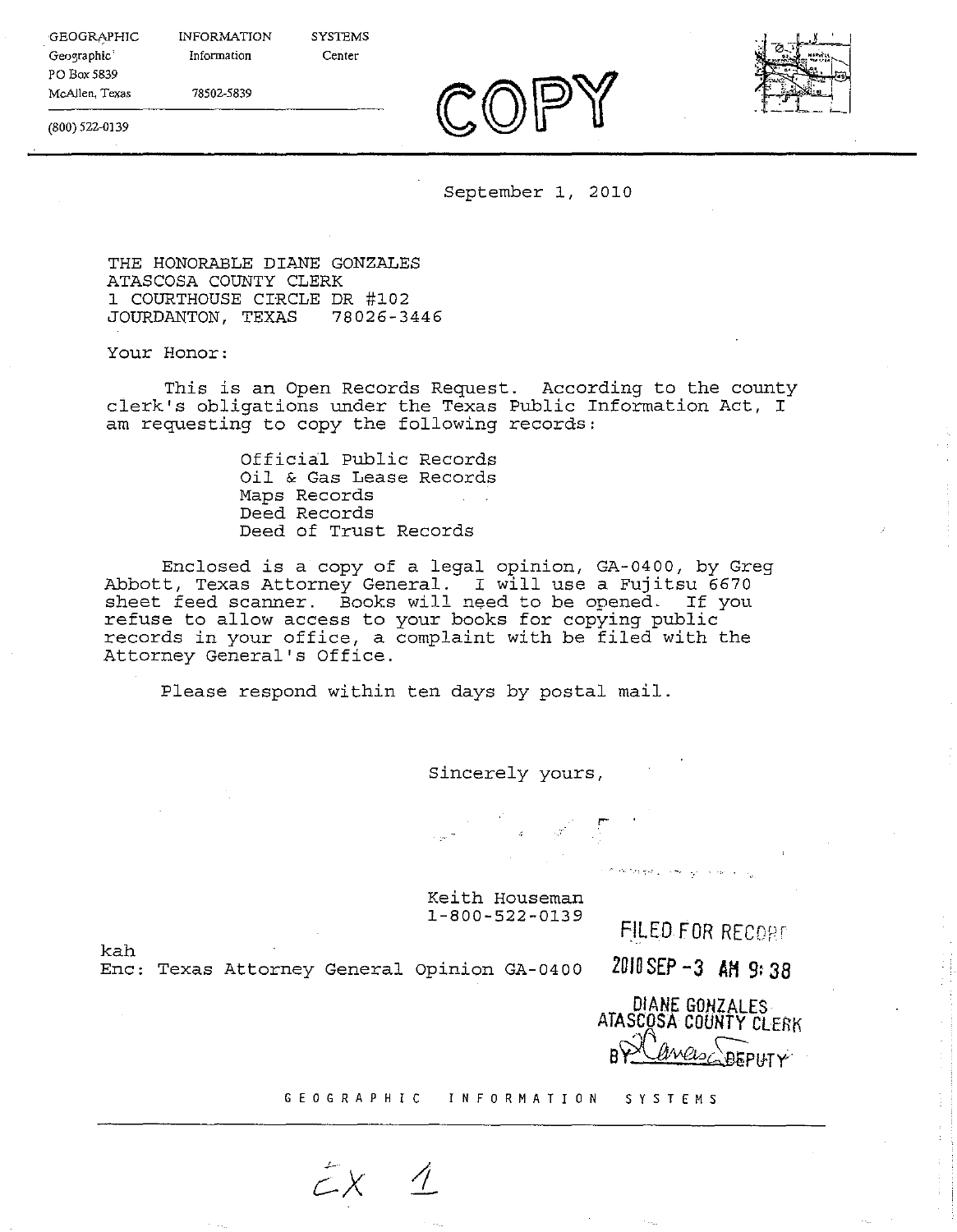

### **ATTORNEY GENERAL OF TEXAS**

**GREG ABBOTT** 

February 14, 2006

The Honorable David Aken San Patricio County Attorney San Patricio County Courthouse, Room 102 Sinton, Texas 78387

Opinion No. GA-0400

Re: Whether an individual or company may set up a plat copying machine in a county clerk's office or in another area of the county courthouse (RQ-0379-GA)

Dear Mr. Aken:

You ask whether an individual or company may set up a plat copying machine in a county clerk's office or in another area of the county courthouse.<sup>1</sup>

You provide us with the following facts:

The San Patricio County Clerk's office does not have a copy machine capable of copying property plats in the office. This office is comprised of space on the first floor and basement of the San Patricio County Courthouse. *There is not enough space on either floor of the office to set up a plat copying machine.* 

*The Clerk's office has had, and continues to have, an arrangement with the County Surveyor's ("King and Petrus") office whereby a Deputy County Clerk transports requested plats to the County Surveyor's office. The plats are lejl in the temporary custody of the County Surveyor's office only because of that office's standing as County Surveyor.* Otherwise, plat maps (and other public  $d$ ocuments) are never allowed outside of the clerk's office  $-$  even within the courthouse – without the continued presence of a Deputy Clerk.

*While space may be available in the basement of the courthouse outside of the County Clerk's office, with the consent of* 

*<sup>&#</sup>x27;See* Letter from Honorable David Aken, San Patricio County Attorney, to Honorable Greg Abbott, Attorney General of Texas (Aug. 16, 2005) (on file with Opinion Committee, also available at http://www.oag.state.tx.us) [hereinafter Request Letter].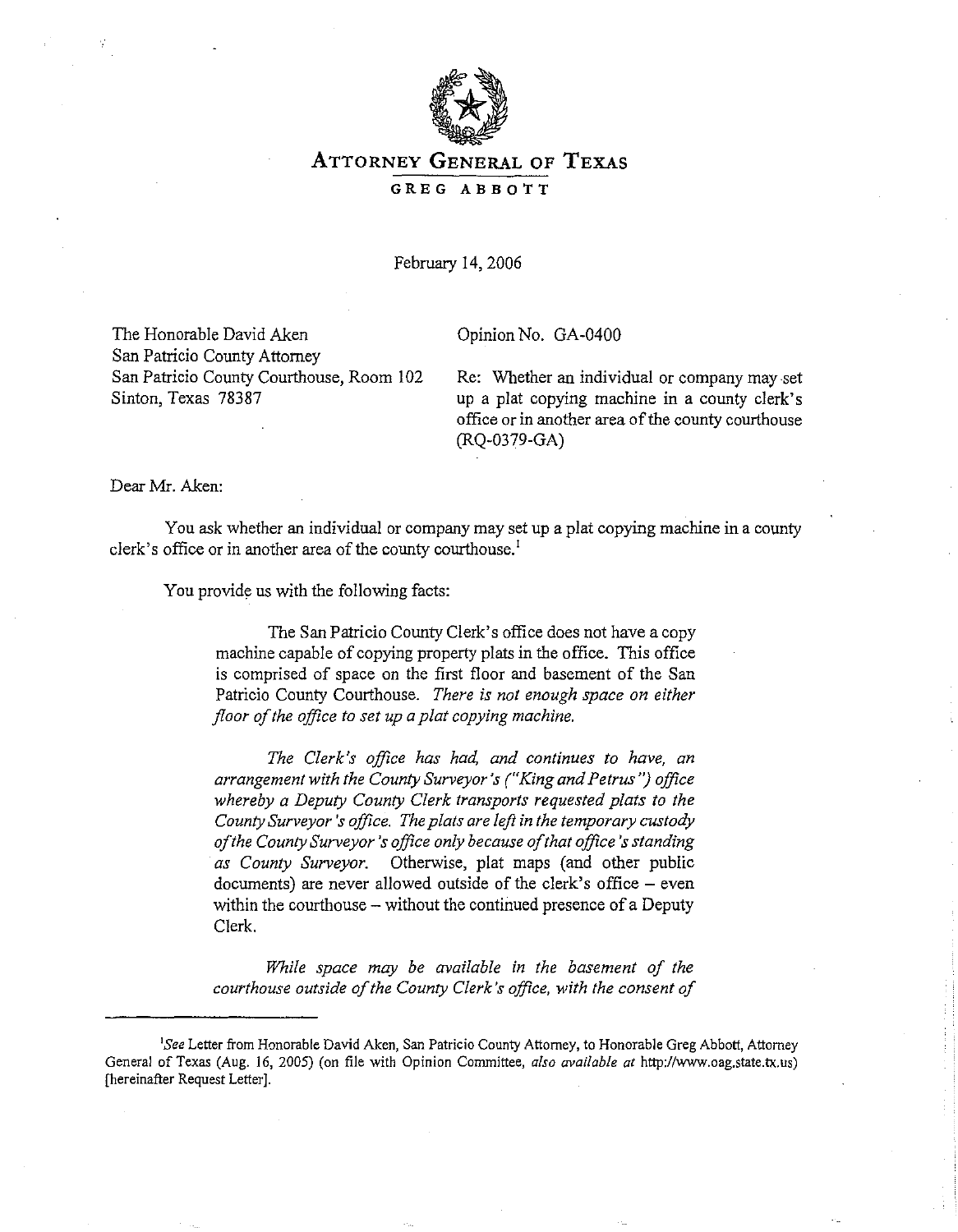*the County Judge, a Deputy County Clerk would be required to be continually present with the plats when they are removed from the Clerk's office. This would cause an unreasonable disruption of the business operations of the Clerk's office in that the Deputy Clerk would not be able to complete her regular duties during the several days (the title company anticipates three days) that would be necessary for the plat copying to be completed.* 

Request Letter, *supra* note 1, at 1-2 (emphasis added).

Subchapter B of chapter 118 of the Local Government Code provides for fees of the county clerk other than court fees. *See* TEx. Lac. Gov'T CODE ANN. §§ 118.011-.025 (Vernon 1999 & Supp. 2005) (subchapter B). Section 118.024 provides:

> (a) This subchapter does not limit or deny any person full and free access to any document referred to in this subchapter. A person is entitled to read, examine, and copy from those documents or from any microfilm or other photographic image of the documents.

> (b) A person may exercise the right provided by this section without paying any charge under the reasonable rules of the county clerk at all reasonable times during the hours in which the clerk's office is open to the public.

*Id.* § 118.024 (Vernon 1999). You believe that the county clerk is not required under section 118.024 to pennit an individual or company to bring its own plat copying machine into the clerk's office, and you base this view upon Attorney General Opinion JM-7S7 (1987). *See* Request Letter, *supra* note 1, at 1-2. That opinion states that although the predecessor statute to section 118.024 "indicates that members of the public may make copies themselves, it does not guarantee a specific method of copying or an unlimited right to copy." *See* Tex. Att'y Gen. Op. No. JM-757 (1987) at 2. If Opinion JM-757 were the only authority in this matter, your position would be compelling. Two judicial decisions, however, one prior to Opinion JM-757 and the other subsequent to it, shed additional light on the issue.

In a 1947 case, the court took "judicial notice that all reputable abstractors should have free and unhampered access to the use of the public records located in the County Clerk's office, subject, of course to reasonable rules and regulations set out by the County Clerk to protect the records and to minimize the interference in the Clerk's office .... " *Tarrant County v. Rattikin Title Co., 199*  S.W.2d 269, 273 (Tex. Civ. App.-Fort Worth 1947, no writ). Although Rattikin Title long preceded the days of plat copying machines, and indeed centered on the combined use of "many typewriters," *id.* at 270, the principle stated there - free and unhampered access subject to reasonable regulations to protect records and minimize interference – is indeed relevant to the present inquiry.

In *The Permian Report v. Lacy,* a company that wished to microfilm public land records brought an action against the county clerk of Gaines County. The court preliminarily noted that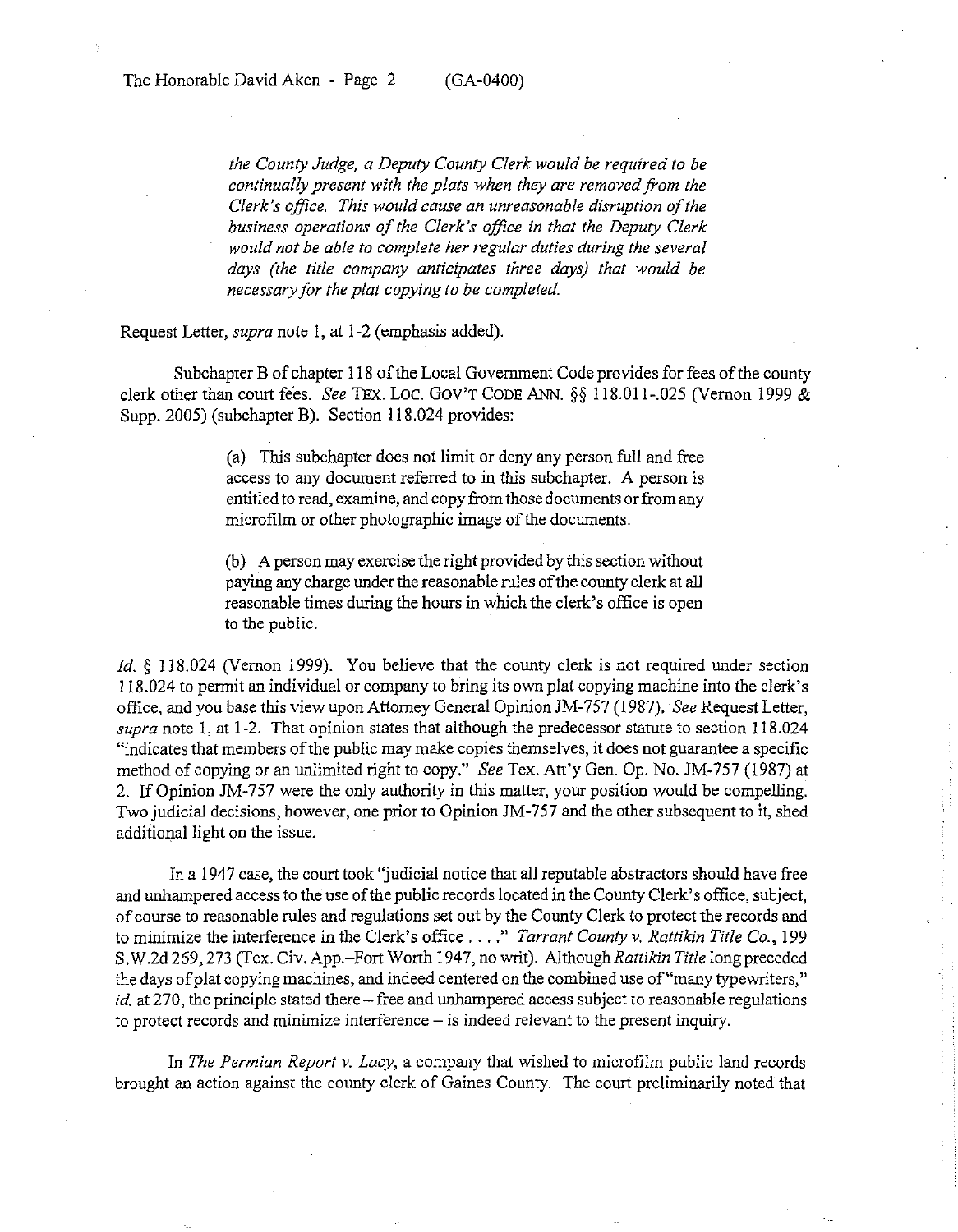"[t]his appears to be a case of first impression as to what are reasonable rules for a county clerk to impose upon a party who desires to copy deed and lien records and other instruments that might affect land titles within a particular county." *The Permian Report* v. *Lacy,* 817 S.W.2d 175, 176 (Tex. App.-EI Paso 1991, writ denied). The clerk in that case did not contend that space was unavailable, nor was there any indication that a plat copying machine was involved. Rather, the clerk had promulgated ten rules "applicable to parties who desire to copy or reproduce records ofthe . County Clerk of Gaines County, Texas." *Id.* at 178. The trial court upheld all of the clerk's rules. *See id.* at 175. The appellate court affirmed the "part of the trial court's order which found [that] the County Clerk of Gaines County ... established prudent and reasonable rules for the copying of county records, except as to" the third, fifth, and seventh rules. *Id.* at 178. The third rule required the party making copies to reimburse the clerk for supervision of copying, *id.* at 178; the fifth required the party making copies to submit an indemnity bond to "insure the protection of the records, indemnification for potential claims and payment of costs for the copying of records," *id.;*  and the seventh required the party making copies to allow the clerk "to copy at cost the microfilm processed by the applicant for availability to the public." *Id.* The rules upheld by the court included rule one, which permitted the clerk to require from the person making copies an application to copy particular records, *see id.;* rule two, which allowed the clerk to "impose such reasonable and necessary requirements upon the applicant to insure the safety of the records and maintain the efficiency of the office," *id.*; rule six, which permitted the clerk to "determine, based upon the assessment of the information contained in the application, a reasonable space necessary to conduct the copying of the records" and' to restrict that space to the area specified by the clerk, *id.;* and rule ten, which allowed the clerk to "impose such reasonable and necessary rules to be applied based upon the particular equipment or technique described in the application." *Id. .* 

In our opinion, neither *Rattigan Title* nor *Permian Report* fully addresses your request, but together they provide some guidelines regarding the clerk's rights and responsibilities. Most significantly, *Permian Report* strongly implies that the clerk should promulgate written rules that will be imposed equally on all those who wish to copy real property records, including plats. Those rules should include a determination as to the availability of space, the maximum size of copying equipment that may be brought in based on the space available, the safety of any proposed copying methods (in consultation with the fire marshal), and what constitutes a potential disruption to the operation of the clerk's office. The clerk may not impose any charge for supervision of copying. Nor do we believe that the alternative you propose regarding purchasing copies from the county surveyor is necessarily permissible, especially in light of the fact that the county surveyor's office is housed in a private firm. If the clerk's rules ultimately prohibit the title company from using its own plat-copying equipment, the clerk would be well advised to make copies available at cost. Finally, if the clerk chooses to permit the use of portable copying equipment, "it must deal evenhandedly with various members of the public who wish to use portable copying equipment." Tex. Att'y Gen. Op. No. JM-757 (1987) at 5.

In any event, the inquiry here is fact-intensive, and in the event of a conflict that cannot be resolved by the parties, the reasonableness of the clerk's rules must ultimately be addressed by a court. We cannot say as a matter of law what proposed rules would be deemed adequate. *See* Tex. Att'y Gen. Op. No. GA-0139 (2004) at 3 (opinion process does not determine questions of fact). We note that the scope of this opinion is limited to the office of the San Patricio County Clerk.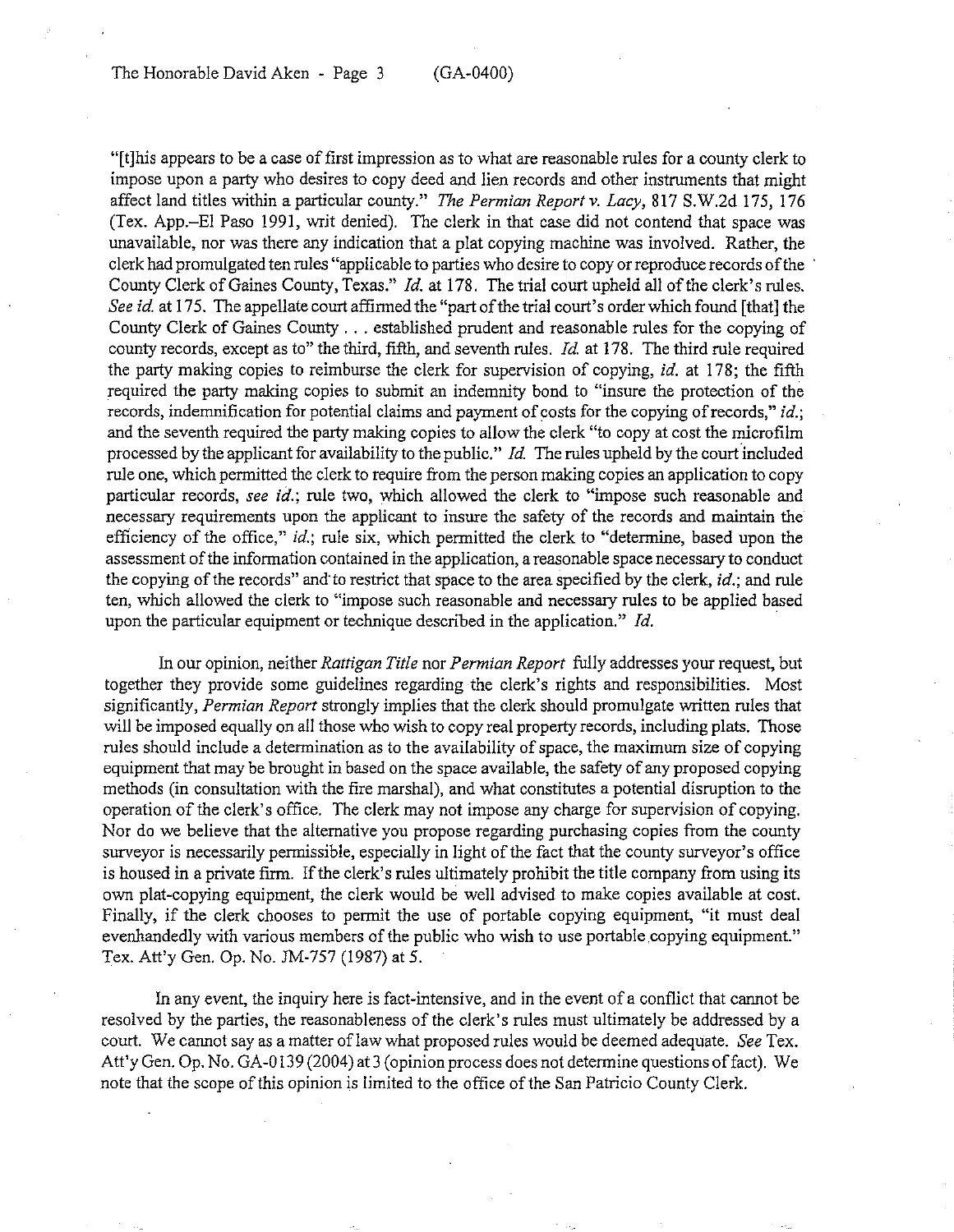#### **SUMMARY**

A county clerk who wishes to regulate the copying of real property plats should fIrst promulgate reasonable rules that address such matters as available space, safety, and disruption. Whether any particular rule is valid is a question of fact to be detennined by a court. Moreover, this result is limited to the office of the San Patricio County Clerk.

Very truly yours,

Miliso  $B\overline{O}TT$  $\mathop{\mathsf{G}}\nolimits{\mathsf{R}}$  E G ΆR

Attorney General of Texas

BARRYR.MCBEE First Assistant Attorney General

ELLEN L. WITT Deputy Attorney General for Legal Counsel

NANCY S. FULLER Chair, Opinion Committee

Rick Gilpin Assistant Attorney General, Opinion Committee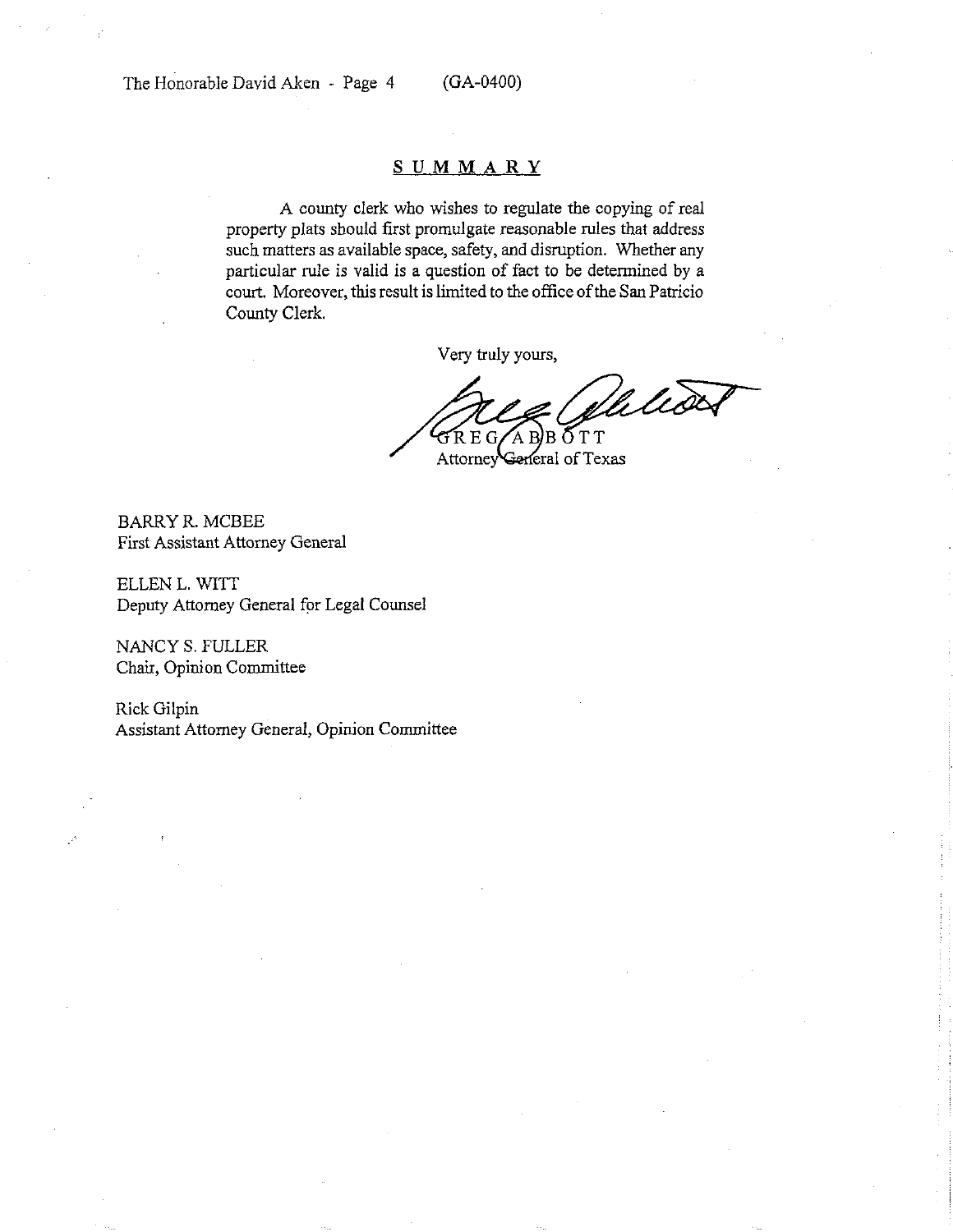# \*\*\*\*ATIENTION ALL CUSTOMERS\*\*\*\*

- 1. OFFICE HOURS ARE 8:00 AM T04:30 PM.
- 2. PLEASE PAY FOR COPIES BEFORE 4:30 PM.
- 3. NO COPIES ARE TO LEAVE THE OFFICE UNPAID.
- 4. ALL INDIVIDUALS USING ESCROW ACCOUNTS MUST BE LISTED ON ACCOUNT.
- 5. THERE IS A 30 MINUTE TIME LIMIT ON PUBLIC STATIONS IF CUSTOMER IS REQUESTING TO USE THE SAME STATION.
- 6. THERE WILL BE NO LOUD TALKING, OTHER DISTRACTIONS AND NON-BUSINESS ACTIVITIES WHILE IN OUR OFFICE.
- 7. AS A COMMON COURTESY, LIMIT USE OF RECORDS, EQUIPMENT OR SPACE.
- 8. NO TOBACCO PRODUCUTS OR ALCOHOLIC BEVERAGES ALLOWED.
- 9. CELL PHONES MUST BE SET TO VIBRATE.
- 10. HAND HELD SCANNERS MAY BE USED, BUT NO FLASH PHOTOGRAPHY.
- 11. ALL COPIES FROM BOOKS AND PROBATES MUST BE MADE BY CLERK.
- 12. CUSTOMERS ARE NOT ALLOWED TO TAKE BOOKS AND JOR FILES APART FOR ANY REASON.
- 13. BOOKS AND FILES ARE NOT TO LEAVE OFFICE FOR ANY REASON.
- 14. CHILDREN 12 AND UNDER ARE NOT ALLOWED TO USE COMPUTERS OR HANDLE BOOKS.

 $EX$   $2-a$ 

Revised July 29, 2009